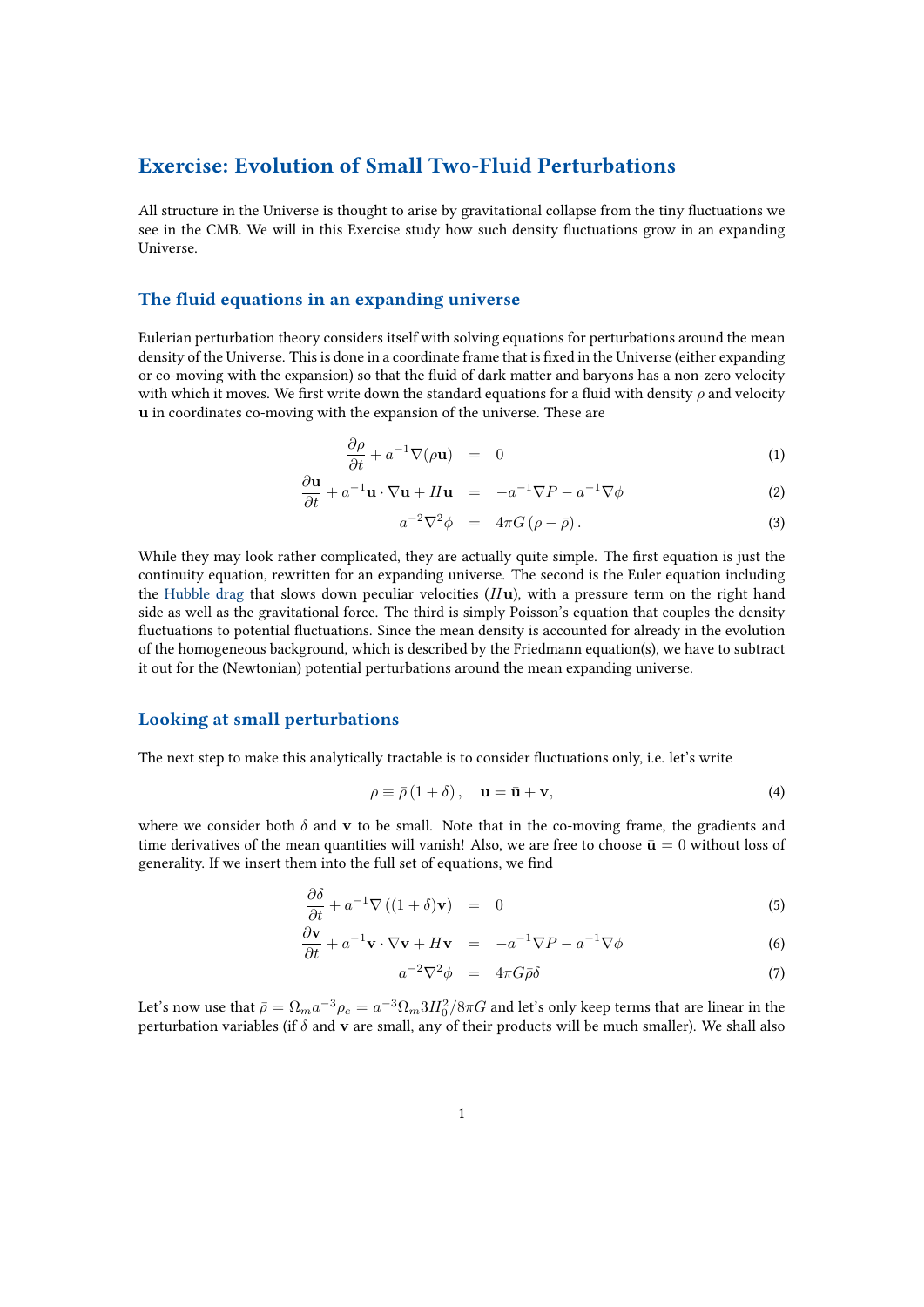make use of the fact that  $\nabla P = \frac{\partial P}{\partial \rho} \nabla \rho = c_s^2$ , where  $c_s$  is the speed of sound. Then we find

$$
\frac{\partial \delta}{\partial t} + a^{-1} \nabla \cdot \mathbf{v} = 0 \tag{8}
$$

$$
\frac{\partial \mathbf{v}}{\partial t} + H \mathbf{v} = -\frac{c_s^2}{a} \nabla \delta - \frac{1}{a} \nabla \phi \tag{9}
$$

$$
\nabla^2 \phi = \frac{3}{2} H_0^2 \Omega_m a^{-1} \delta \tag{10}
$$

Note that the advection term for the velocities has completely dropped out. We are left with a set of coupled linear partial differential equations. This does not look so much better than the set of coupled nonlinear partial differential equations that we started out with, but it is!

#### Linear partial differential equations become ordinary ones in Fourier space

The key is that the equations are now linear. For a linear partial differential equations, the method of choice for their solution is Fourier transformation! This is because Fourier transformation turns differential operators into multiplications.

To see this, let's consider the Fourier representation of a function  $f(x)$ 

$$
f(x) = \frac{1}{\sqrt{2\pi}} \int_{-\infty}^{+\infty} \hat{f}(k) \exp[i k x] dk
$$
\n(11)

$$
\frac{\partial}{\partial x} f(x) = \frac{1}{\sqrt{2\pi}} \int_{-\infty}^{+\infty} \hat{f}(k) \frac{\partial}{\partial x} \exp[i k x] dk = \frac{1}{\sqrt{2\pi}} \int_{-\infty}^{+\infty} i k \hat{f}(k) \exp[i k x] dk, \quad (12)
$$

i.e. the pair  $f(x) \leftrightarrow \hat{f}(k)$  becomes the pair  $\partial_x f(x) \leftrightarrow i k \hat{f}(k)$ . This means that if we Fourier transform our set of linear partial differential equations, it will become a set of linear ordinary differential equations! Let's do that:

$$
\frac{\partial \hat{\delta}}{\partial t} + a^{-1} i \mathbf{k} \cdot \hat{\mathbf{v}} = 0 \tag{13}
$$

$$
\frac{\partial \hat{\mathbf{v}}}{\partial t} + H \hat{\mathbf{v}} = -\frac{c_s^2}{a} i \mathbf{k} \hat{\delta} - \frac{1}{a} i \mathbf{k} \hat{\phi}
$$
(14)

$$
-k^2 \hat{\phi} = \frac{3}{2} H_0^2 \Omega_m a^{-1} \hat{\delta}.
$$
 (15)

We see that we can express everything in terms of the velocity divergence  $\theta = \nabla \cdot \mathbf{v}, \hat{\theta} = i\mathbf{k} \cdot \hat{\mathbf{v}}$  by multiplying the second equation by  $i\mathbf{k}$  to find

$$
\dot{\delta} = -a^{-1}\theta \tag{16}
$$

$$
\dot{\theta} + H\theta = \dot{\theta} - H a \dot{\delta} = \frac{c_s^2}{a} k^2 \delta - \frac{3}{2} H_0^2 \Omega_m a^{-2} \delta, \tag{17}
$$

where we have omitted the hat for Fourier transforms now. Taking the second time derivative of the first equation yields

$$
\ddot{\delta} = -a^{-1}\dot{\theta} + Ha^{-1}\theta = -a^{-1}\dot{\theta} - H\dot{\delta}.\tag{18}
$$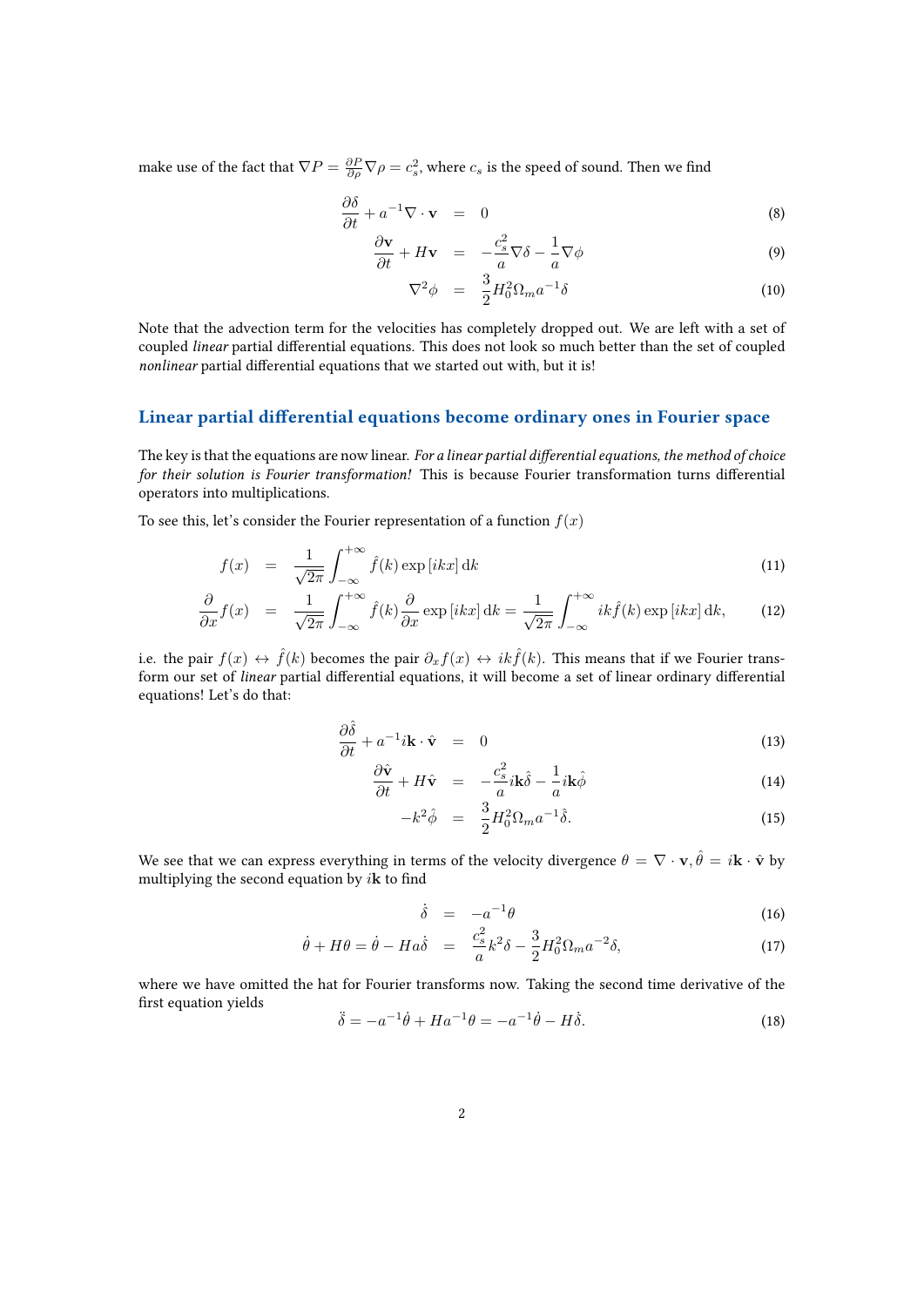### Putting it all together

We see that we can combine our results into one single equation

$$
\ddot{\delta} + 2H\dot{\delta} + \left(k^2 \frac{c_s^2}{a^2} - \frac{3H_0^2 \Omega_m}{2a^3}\right)\delta = 0\tag{19}
$$

Since this equation is an ordinary differential equation in time only, it will allow us to separate time and spatial parts as  $\delta(\mathbf{x}, t) = D(t)\delta(\mathbf{x}, t_0)$ , which is a feature of such linear partial differential equations. We call the function  $D(t)$  the (linear) growth factor. Note that this equation embodies the Jeans stability criterion! Depending on the sign of the term in brackets in the last equation, the solution will be either growing or oscillating in time. We see that there is a critical wave number  $k_J$  which separates these two regimes given by

<span id="page-2-0"></span>
$$
k_J = a^{-1} \frac{3H_0^2 \Omega_m}{2c_s^2}.
$$
\n(20)

In the case of dark matter,  $c_s = 0$ , so that there are no oscillating solutions. One can show that in that case (and assuming one can neglect the radiation component  $\Omega_r$ ), the growth factor takes the form:

$$
D(a) \propto \frac{H(a)}{H_0} \int_0^a \left[ \Omega_m a'^{-1} + \Omega_\Lambda a'^2 + (1 - \Omega_m - \Omega_\Lambda) \right]^{-3/2} da', \tag{21}
$$

and one usually chooses  $D(t_0) = 1$  at the present time. In the presence of radiation, the full differential equation for  $D$  has to be solved.

Exercise 1 (Simple) Integrate numerically the equation for the growth factor, eq. [\(21\)](#page-2-0), and plot the solutions for various choices of  $\Omega_m$  and  $\Omega_{\Lambda}$ . Show that  $D(a) = a$  for  $\Omega_m = 1, \Omega_{\Lambda} = 0$ .

<span id="page-2-1"></span>Exercise 2 Re-derive similarly to what we did above, from the full nonlinear fluid equations, the linearised equations for the evolution of a fluid of dark matter and baryons, coupled through gravity. The linearised equations are

$$
\frac{\partial \delta_c}{\partial t} = -a^{-1} \nabla \cdot \mathbf{v}_c \tag{22}
$$

$$
\frac{\partial \delta_b}{\partial t} = -a^{-1} \nabla \cdot \mathbf{v}_b \tag{23}
$$

$$
\frac{\partial \mathbf{v}_c}{\partial t} = -a^{-1} \nabla \phi - H \mathbf{v}_c \tag{24}
$$

$$
\frac{\partial \mathbf{v}_b}{\partial t} = -a^{-1} \nabla \phi - H \mathbf{v}_b - \frac{c_s^2}{a} \nabla \delta_b \tag{25}
$$

$$
a^{-2}\nabla^2\phi = 4\pi G\bar{\rho}(f_b\delta_b + f_c\delta_c), \qquad (26)
$$

where  $f_b = \Omega_b/\Omega_m$  and  $f_c = 1 - f_b$  are the baryon fraction and cold dark matter fraction. Write a program in Pyrhon that shows the transfer function  $T_c(t) = \delta_c(t)/\delta_c(0)$ ,  $T_b(t) = \delta_b(t)/\delta_b(0)$  for various times. Choose appropriate initial conditions yourself. If you want to get fully realistic, the sound speed in the gas is

$$
c_s = \sqrt{\frac{\gamma k T_b}{\mu m_H}},\tag{27}
$$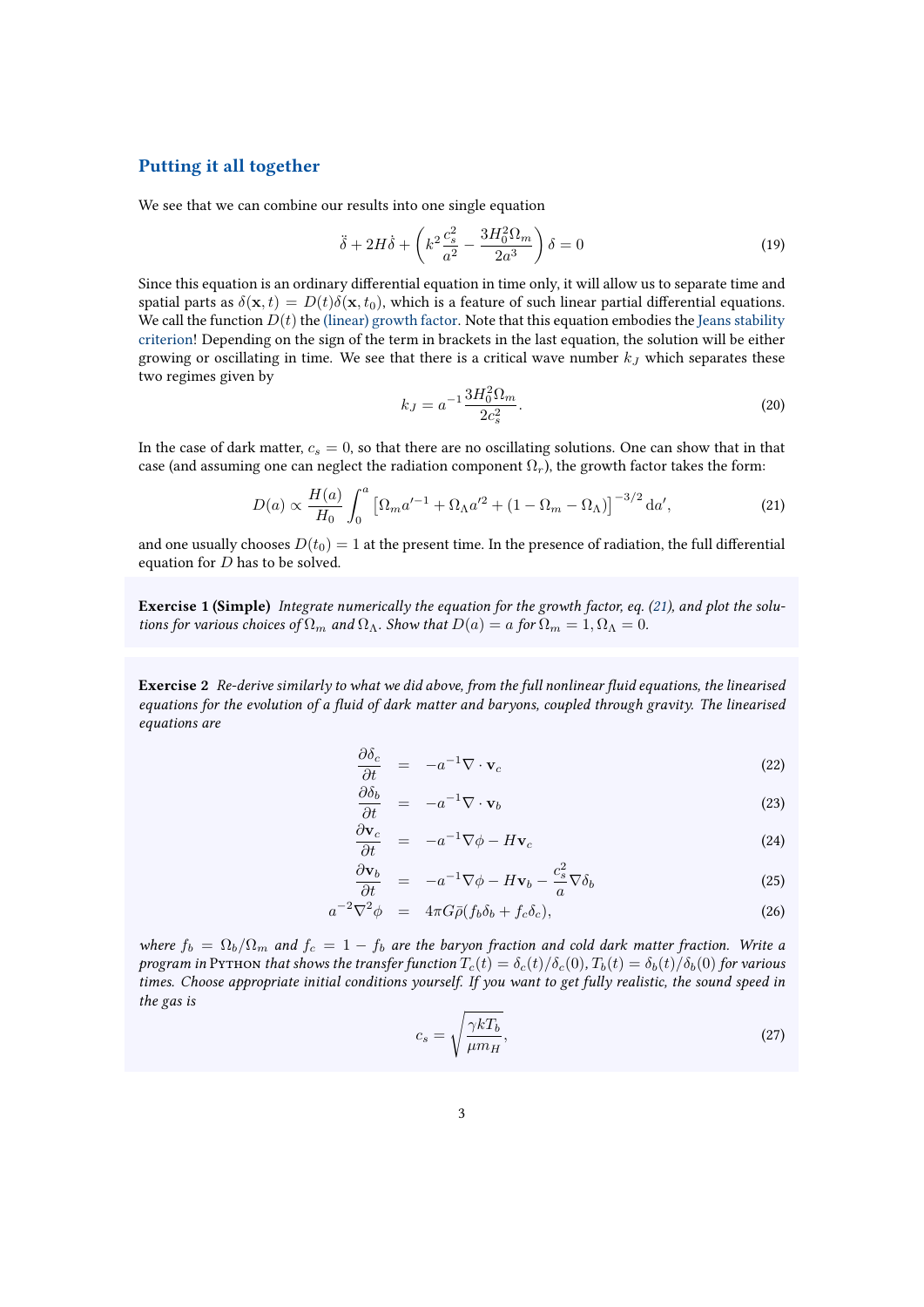where  $\gamma = 5/3$  for an ideal monoatomic gas,  $\mu = 1.22$  is the mean molecular weight of a neutral gas assuming a Helium fraction of 24 per cent,  $m_H$  is the mass of the hydrogen atom, and  $T_b$  is the kinetic temperature of the baryons. The latter can be approximated from more involved calculations as roughly

$$
T_b(a) = \frac{2.726 \text{ K}}{a} \left[ 1 + \frac{119a}{1 + (115a)^{-3/2}} \right]^{-1}.
$$
 (28)

Based on numerical experiments, investigate (1) what is the effect of a higher baryon fraction on  $\delta_c(k)$  and  $\delta_b(k)$ , (2) what is the effect of the sound speed after recombination, (3) what changes if you change the redshift of recombination, (4) describe how the baryon bias  $\delta_b(k)/\delta_c(k)$  evolves over time before and after recombination, and (5) can you identify features seen in the CMB spectrum from Figure ?? in the baryon spectrum  $P_b = \delta_b^2(k)$ ?

Note that while this exercise shows the emergence of the baryon acoustic oscillation (BAO) in the gravitationally coupled fluid of dark matter and baryons, many important effects are not included, most notably the relativistic effect of different growth rates of perturbations that are larger/smaller than the horizon.

#### Hints for this Exercise:

The skeleton of a Python program that numerically integrates the coupled ODEs is given below. You just have to fill in the actual equations and get it to run.

## Hints: Structure of the program

This section provides a skeleton for the time integration of the gravitationally coupled dark matter and baryonic fluid through recombination from Exercise [2.](#page-2-1) We will use the following PyTHON packages, most of them as usual

```
1 import numpy as np
```

```
2 import matplotlib.pyplot as plt
```
- <sup>3</sup> **from** scipy.integrate **import** quad
- <sup>4</sup> **from** scipy.integrate **import** odeint
- <sup>5</sup> **from** scipy.integrate **import** ode
- <sup>6</sup> **from** scipy.special **import** erf,erfc

Next we define the usual constants, in addition the baryon fraction  $f_b = \Omega_b / \Omega_m$  and the cold dark matter fraction  $f_c = 1 - f_b$ .

```
H_0 = 70.02 Omegab = 0.045Omega = 0.3Omega = 0.7Omegar = 8e-5fb = Omegab/Omegam # baryon fractionfc = 1.0-fb # CDM fraction
```
The more involved bit is that we need to model the recombination of the plasma and the evolution of the baryon sound speed in some crude way. We assume that prior to recombination, the baryons are tightly coupled to the photons and that the sound speed is  $c_s = c/3$ . After recombination, we will use the fitting formula given in the exercise to estimate the baryon temperature, and calculate the sound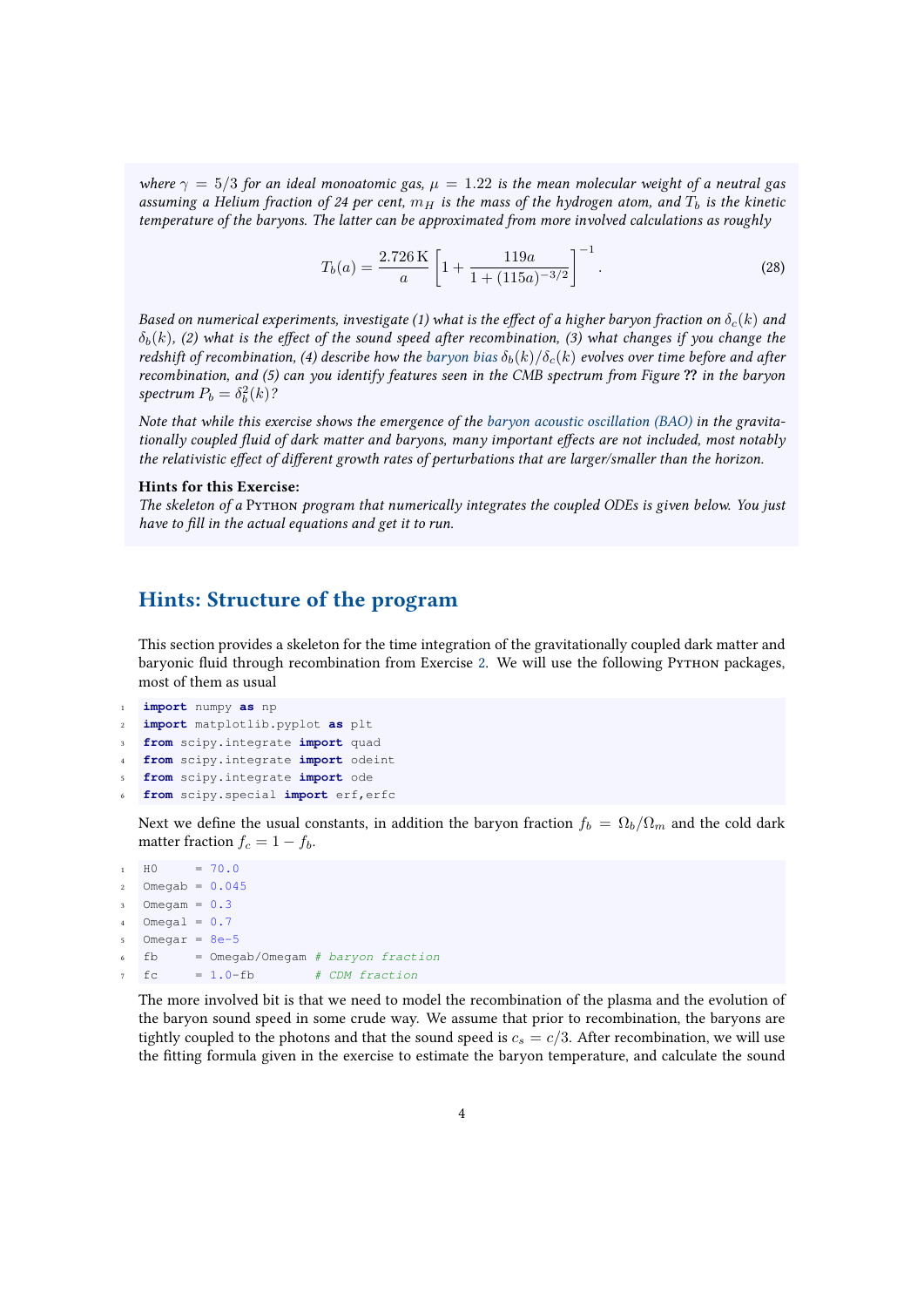speed from it (we will make this value artificially  $20 \times$  larger in order to have the effect on larger scales). Then, we can either assume instantaneous recombination at  $a = 10^{-3}$ , or spread it out artificially thus mocking that it is not instantaneous. The two functions for slow and fast recombination are just that. Altogether we thus have something like

```
1 def T_baryon(a):
2 # parameterisation of baryon temperature from Tseliakhovich & Hirata 2010

4
5 def slow_recombination( a, c1, c2 ):
6 f = 0.5*(1.0-erf((np.log10(a)+3)*16))7 return f*c1 + (1.0-f)*c2
8
9 def fast_recombination( a, c1, c2 ):
10 if a<1e-3:
11 return c1
12 else:
13 return c2
14
15 def sound_speed(a):
16 c1 = clight/3.0
17 c0_squared = 0.0112764987
18 # for illustration, make post-recomb c_s 20 times larger!!
19 c2 = np.sqrt(c0_squared*T_baryon(a)) * 20.0
20 cs = slow_recombination(a,c1,c2)
21 return cs
```
We will use the scipy function odeint to integrate the ordinary differential equations. It will take an array of variables  $u$ [...] describing the current state vector. We will store in it all fields that we want to evolve in time, i.e. we set  $\mathbf{u} = (\delta_c, \delta_b, \theta_c, \theta_b)$ . The set of coupled ordinary differential equations then takes the form  $du/da = F(u, a)$  and we will also have to provide the function F taking the right hand side of the differential equations, which is why we will call this function RHS. We will need only one additional parameter (all constants we have as global variables), the wave number  $k$  that we want to evolve. The function RHS then has the form

```
1 ###################################################################
  # the RHS of the coupled equations of baryons and dark matter
  # u[0] = delta_c# u[1] = delta_b5 # u[2] = theta_c
6 # u[3] = theta_b7 def RHS(u,a,param):
8 \text{ k} = \text{param}[0]9 du = np.zeros_like(u) # make du the same shape as u
10 H = Hubble_a(a) # we will need H(a), so calculate it
11 cs = sound_speed(a) # we will also need the sound speed at a, so get it
12
13 du[0] = ... # RHS for d delta_c / da
14 du[1] = \ldots # RHS for d delta_b / da
15 du[2] = \ldots # RHS for d theta_c / da
16 du[3] = ... # RHS for d theta_b / da
17 return du
```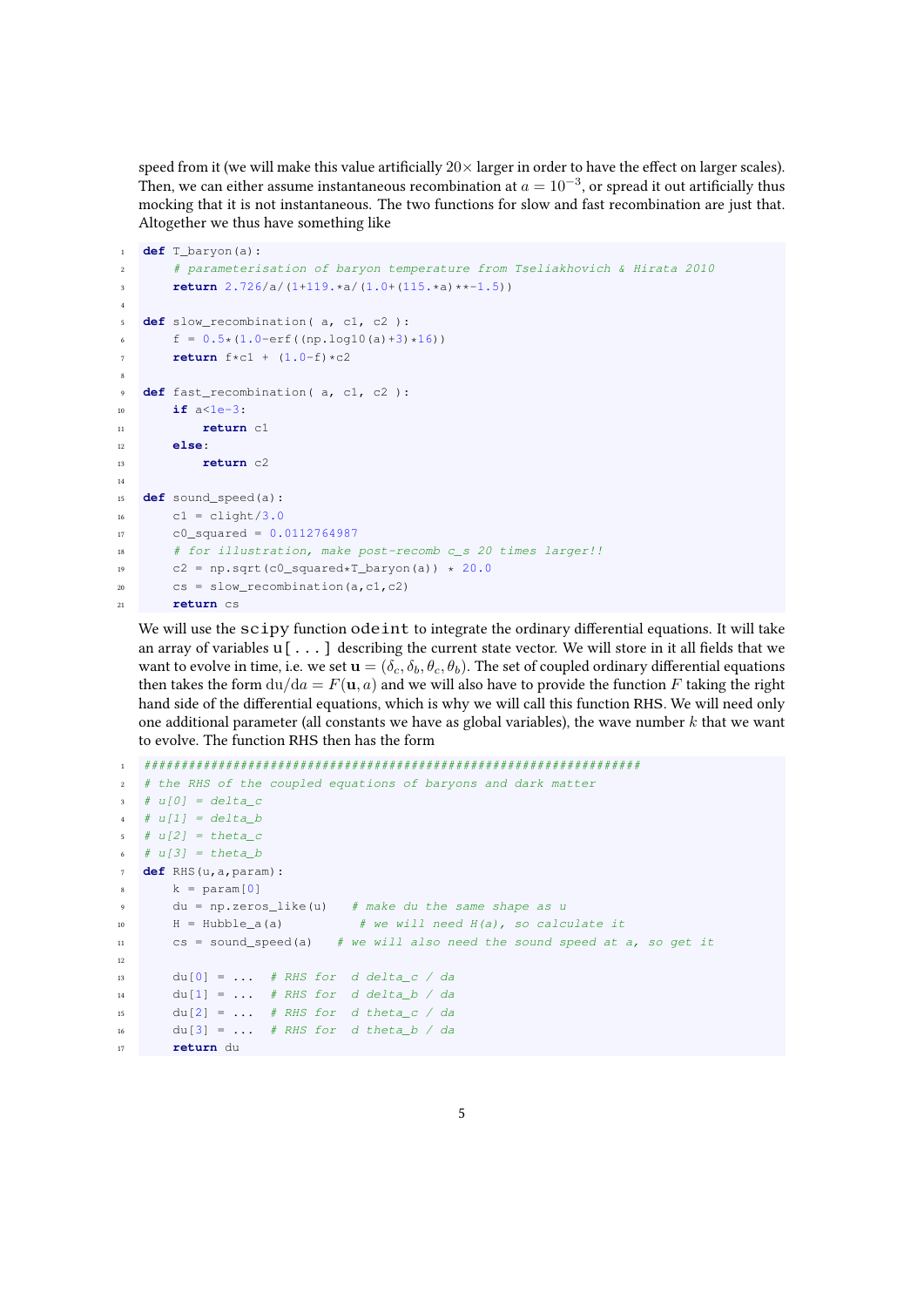and returns the vector du containing the right-hand-sides of the ODEs. The last thing we will need is to set up initial conditions, and write the actual loop over the range of wave numbers  $k$  for which we want to evolve u. For the initial conditions, we will simply set  $\delta_c(t_0) = 1, \delta_b(t_0) = \theta_c(t_0) = \theta_b(t_0) = 0$ , we choose to start at  $a = 10^{-10}$  and evolve to some  $a =$  astop that we can adjust as we like. For the wave numbers, we will choose 200 values logarithmically spaced  $10^{-3} \leq k \cdot \text{Mpc} \leq 10$ . We get something like this

```
1 ainit=1e-10 # the starting scale factor
2 astop=1e-4 # we want to finish at astop
3
   4 ## setup the initial conditions for CDM density and theta, also for baryon
  deltac0 = 1.0thetac0 = 0.0delta0 = 0.0thetab0 = 0.09
10 ## package all initial conditions into one vector
11 uinit = np.array([deltac0, deltab0, thetac0, thetab0])
12
13 ## these will be the wave numbers k for which we compute the result:
14 kvals = np.logspace(-3, 1, 200)15
16 # setup vectors for the results deltab(k), deltac(k), ...
17 deltab = np.zeros_like(kvals)
18 deltac = np.zeros_like(kvals)
19 thetab = np.zeros_like(kvals)
20 thetac = np.zeros like(kvals)
```
Finally, we need the main loop with the integration. We choose a fixed number of 1000 integration steps in logarithmic time. If we increase to larger values of  $k$  this will not be enough. In fact, the correct time step should be chosen based on the sound speed. For simplicity we will simply choose a fixed number and make sure that the result is converged. The main loop then looks like this

```
1 ## set the number of time steps in log time in a rough way
2 nsteps = 1000 # normally this should depend on k, so check convergence!
 3
4 ## these will be the times at which we evaluate
   asteps = np.logspace(np.log10(ainit),np.log10(astop),nsteps)
 6
   ## loop over all wave numbers k and evolve them
   for i, k in enumerate(kvals):
       ## integrate the system for all 'a' in 'asteps',
10 u = \text{odeint}(RHS, \text{uint}, \text{asteps}, \text{args} = (\lfloor k \rfloor,))11
12 ## store last result (in time) in the respective results
13 deltac[i] = u[-1, 0]14 deltab[i] = u[-1, 1]15 thetac[i] = u[-1, 2]16 thetab[i] = u[-1,3]17
18 print 'Finished integration to a=',astop
```
This completes the program. We can plot the results and find a k-dependent amplitude for  $\delta_c$  and  $\delta_b$  as